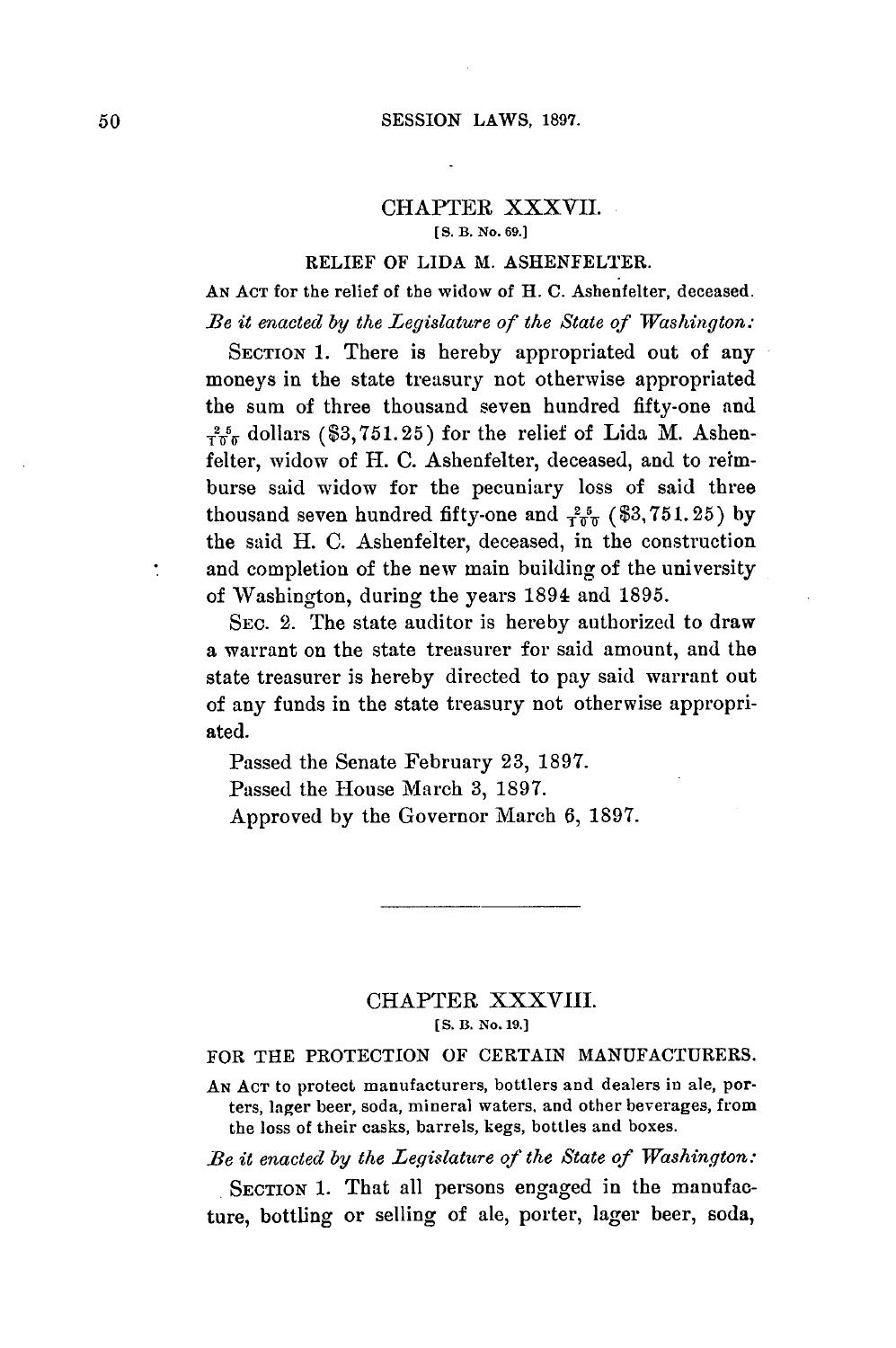mineral water, or other beverages in casks, kegs, bottles or boxes, with their names or other marks of ownership stamped or marked thereon, may file in the office of the **Description** to **be** fled. secretary of state, and also in the office of the auditor **of** the county in which such articles are manufactured, bottled or sold, a description of names or marks so used **by** them, and cause the same to be printed for six successive weeks And pubin a weekly newspaper, printed in the English language, in counties where no daily newspaper is printed or published; and in counties where a daily newspaper is printed and published, the same shall be published in a daily newspaper of general circulation, printed in the English language, six times a week for six successive weeks, in counties where such articles are manufactured, bottled or sold.

SEC. 2. It is hereby declared to be unlawful for any **Unlawful to use, sell or** person or persons hereafter, without the written consent of **destroy.** the owner or owners thereof, to **fill** with ale, porter, lager beer or soda, mineral water or other beverages, for sale or to be furnished to customers, any such casks, barrels, kegs, bottles or boxes so marked or stamped, or to sell, dispose of, buy or traffic in, or wantonly destroy any such cask, barrel, keg, bottle or box so marked, stamped, **by** the owner or owners thereof, after such owner or owners shall have complied with the provisions of the first section of this act. Any person or persons who shall violate any **of Penalty.** the provisions of this act shall be deemed guilty of a misdemeanor, and upon conviction thereof shall be fined five dollars for each and every cask, barrel, keg, or box, and fifty cents for each and every bottle so **by** him, her or them filled, bought, sold, used, trafficked in or wantonly destroyed, together with costs of suit for first offense, and ten dollars for each and every cask, barrel, keg and box and one dollar for each and every bottle so filled, bought, sold, used, trafficked in, or wantonly destroyed, together with the costs of suit for each subsequent offense.

SEC. 3. The using by any person other than the rightful  $\frac{\text{Use or posses}}{\text{sin prime}}$ owner thereof, without such written permission, of any *facie* **evidence.** such cask, barrel, keg, bottle or box, for the sale therein of ale, porter, lager beer, soda, mineral waters or other beverages, or to be furnished to customers, or the buying, seU-

**51**